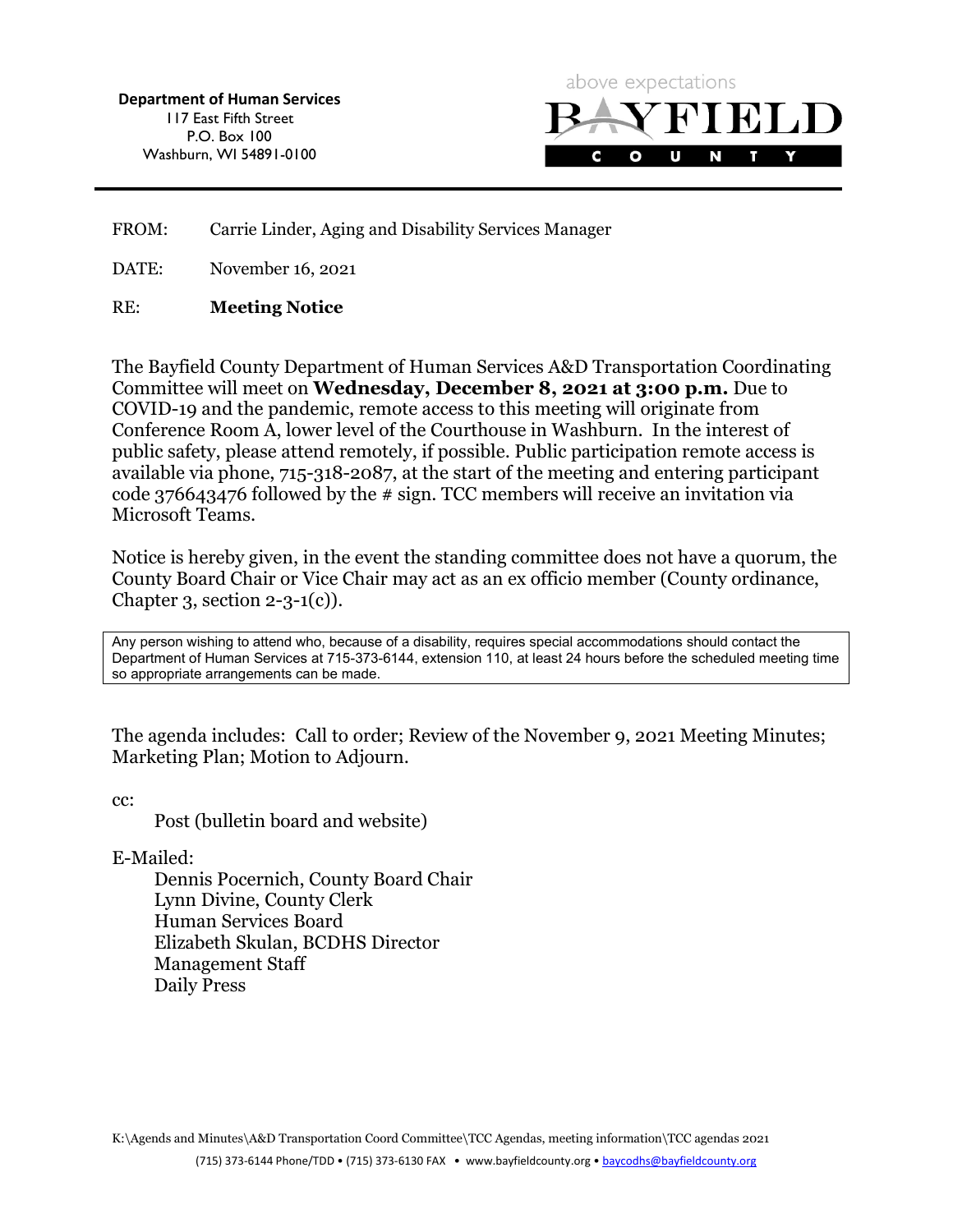

### BAYFIELD COUNTY DEPARTMENT OF HUMAN SERVICES TRANSPORTATION COORDINATING COMMITTEE

Carla Becker (Vice Chairman) Carrie Linder The Perri Shuga Deremy Oswald Mary Dougherty (Chairman) Beth Probst Jeff Benton

### RE: December 8, 2021, A&D Transportation Coordinating Committee Meeting

Notice is hereby given, in the event the standing committee does not have a quorum, the County Board Chair or Vice Chair may act as an ex officio member (County ordinance, Chapter 3, section 2-3-1 (c)).

Dear Committee Members:

Please be advised that the monthly meeting of the Bayfield County Department of Human Services Board will be held on Thursday, October 28, 2021, at 4:00 p.m. Due to COVID19 and the pandemic, remote connectivity is available. The meeting will originate from the Emergency Operations Center (EOC) in the Annex of the Bayfield County Courthouse, Washburn, Wisconsin. Remote participation is available via Microsoft Teams or by phone using 1-715-318-2087 and conference ID 399 010 920#.

Any person planning to attend who, because of a disability, requires special accommodations, should contact the Department of Human Services at 715-373-6144, at least 24 hours before the scheduled meeting time, so appropriate arrangements can be made.

The agenda for the meeting is as follows:

### AGENDA

- 1. Call to order
- 2. Discussion and Possible Action Review of the November 9, 2021, Meeting Minutes
- 3. Work on marketing plan
- 4. Motion or Chair Statement to Adjourn

Thank you! Sincerely,

Carrie Linder Aging and Disability Services Manager

### c: Bayfield County DHS Transportation Coordinating Committee Members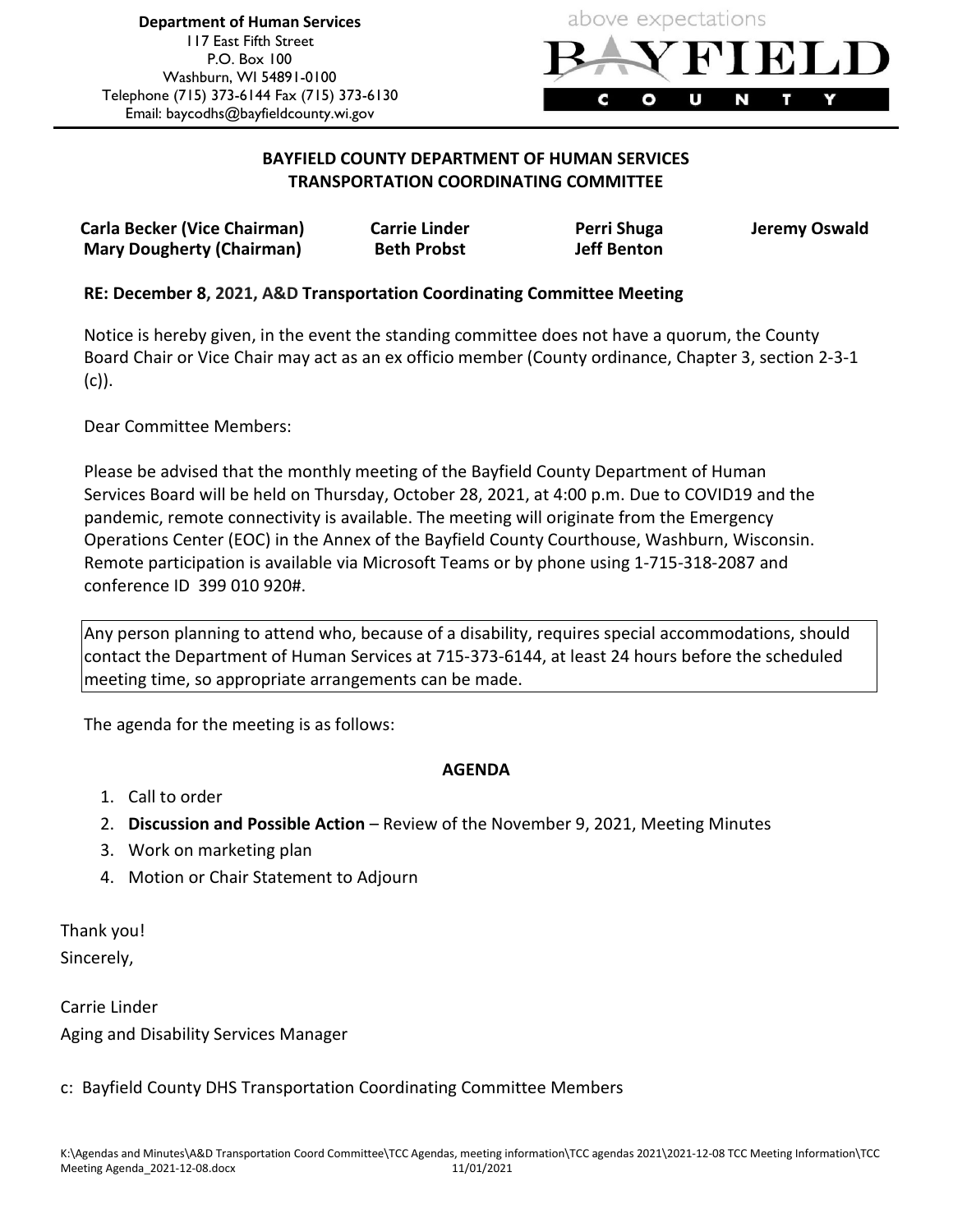### BAYFIELD COUNTY DEPARTMENT OF HUMAN SERVICES TRANSPORTATION COORDINATING COMMITTEE MICROSOFT TEAMS MEETING 11/09/2021 3-4 PM

DRAFT

## Committee Members Excused:

Committee Members Present: Beth Probst, Jeff Benton, Mary Dougherty, Perri Campbell-Shuga, Jeremy Oswald, Carrie Linder Committee Member Absent: Carla Becker Staff Present: Jenise Swartley **Other Present:** Pat Daoust, Sherri Nutt

# 1. Call to Order and Introductions

Mary Dougherty called the meeting to order at 3:01 PM.

2. Discussion and Possible Action – Review of the October 12, 2021, Meeting Minutes Motion by Beth, seconded Jeremy, motion passed.

# 3. Develop marketing plan

# **Mailings**

Committee members reviewed a quote from ProPrint. The quote is for printing and the mailing list but does not include the cost of postage. Committee decided against a EDDM because of the extra efforts of counting and bundling. ProPrint will take care of the mailing. We have mailing lists from both Heart Graphics (6,000ish) and ProPrint (5500ish). Why are the numbers different? Which one do we go with? Should we include addresses with a 54806-zip code? With 54806 addresses, the count is closer to 9000. This is a new program, so it is probably best to include 54806. There is no harm with sending more than necessary—we have the budget for it. Carrie and Pat will decide on printing, costs, etc.

# Postcard Design

Committee members discussed naming the program. Bayco Door2Door – BART Van Service. The postcard should be 5 x 7. Key information and logos on the back. Description of service, phone number, and how to arrange service, hours of operation, and cost should all be included. Sherri and Pat will type up the information for the back. The postcard can be used to get the first trip (one-way) free with an expiration date of 2/28. One use per person. Need to double check the margins before print and send it to the company ahead of time to ensure nothing gets cutoff when printing it. Jenise will design the card as well as social media posts and a flyer. Committee members will communicate via email to edit the designs.

# Timing

Committee members discussed when to sending out the mailing. Holiday season already has a lot of mail and closer to start date might be better. Heart Graphics takes 5 or so weeks, and ProPrint takes 2 to 3 days. Target for the postcards arriving between Christmas and New Year's. Ideally, it will be